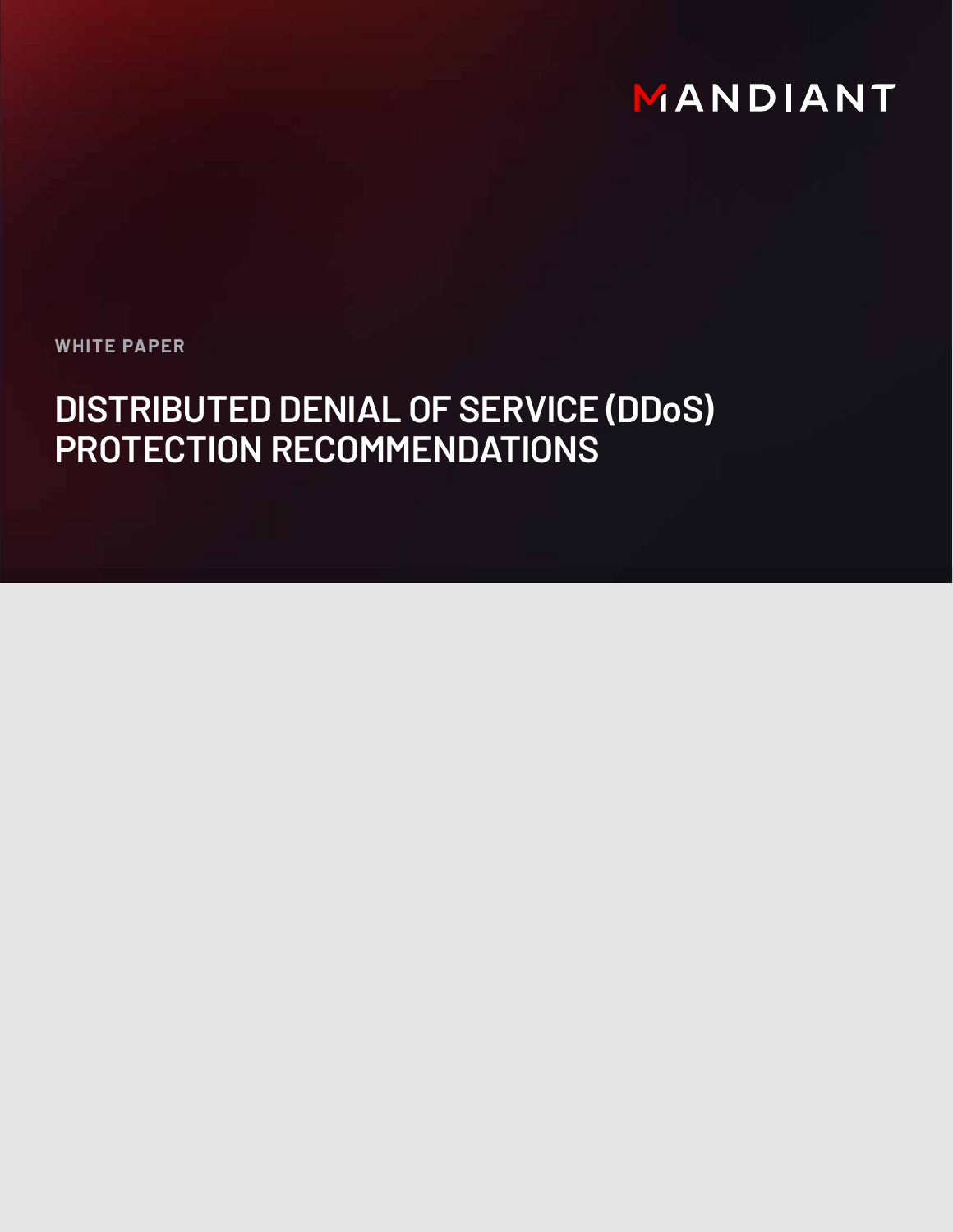## **Contents**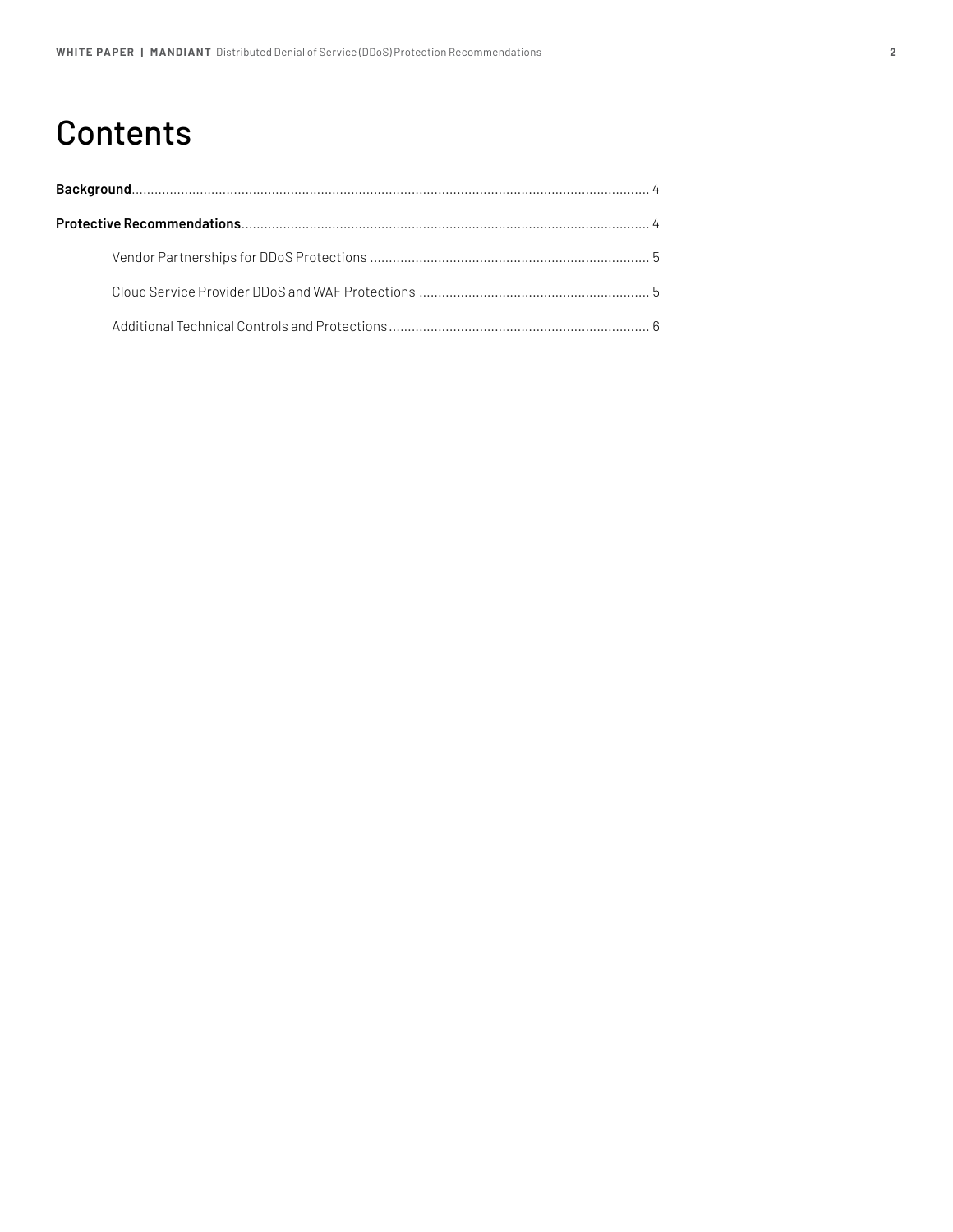### Background

A distributed denial-of-service (DDoS) event is a targeted attempt to disrupt normalized traffic of an application, service, or dependent infrastructure by overwhelming the target network with a flood of Internet-based traffic. The goal of this event is to exhaust the target's resources, effectively rendering the target unavailable for legitimate access methods.

DDoS events are especially impactful as they commonly utilize multiple concurrent infrastructure points as sources of the malicious traffic. Without pre-established vendor partnerships and preparation, attempting to block specific IP addresses or subnets is typically ineffective in combating targeted DDoS events. Different types of DDoS events include:

- Application (Layer 7) events targeting a specific application or service to exhaust resources (e.g. HTTP/SMTP Flood).
- Protocol (Layer 3 and 4) events leveraging Layer 3 (IP, ICMP) or Layer 4 (UDP, TCP) protocol behaviors to consume target device capacity (e.g., SYN Flood).
- Volumetric / Amplification events generating a large scope of traffic to saturate the target's bandwidth (e.g., UDP Flooding, DNS amplification).

### Protective Recommendations

Most DDoS protections come in the form of either:

- An "always-on" vendor solution.
- On-premises or SaaS-based appliance solutions.
- Configurations that organizations can manually invoke in the event of a DDoS event.
- Content Distribution Network (CDN) infrastructure that can front a web or API presence.

Before integrating a DDoS protection and mitigation strategy, the following items should be considered:

- What specific (external-facing) applications or services could be impacted by a DDoS event?
- What specific types of connectivity methods need to be protected (e.g., standard web traffic, communications protocols, API traffic)?
- What components of external-facing applications or services could be impacted - that align to protective controls that should be considered (e.g., API throttling, rate limiting, DNS protections, credential stuffing protections)?
- Is an "always on" solution necessary or can an organization leverage specific configurations that can be rapidly enabled should a DDoS event occur?
- How will testing and verification of potential latency impacts of an "always on" solution be accomplished?
- What SLAs does the organization require from their DDoS vendor?
- Does the DDoS mitigation solution require IP reputation or threat-based intel integration?
- Does the DDoS mitigation solution need to include DNS (inbound or outbound) protections?

Additional best-practices when considering DDoS protective and mitigating controls:

- DDoS mitigation is often very complicated, so partnering with a trusted and validated service provider for DDoS protections and configurations is recommended.
- Keep the architecture as simple as possible.
- Many internet service providers (ISPs) offer DDoS protection. This approach may be insufficient if an organization uses multiple ISPs (across multiple datacenters) – as services would need to be integrated from all supporting ISPs, adding to the overall design and complexity.
- Understand the physical locations, capacity, and capabilities of a prospective DDoS protection provider.
- Ensure that both Information Security and Information Technology teams are aware of how the solution(s) are implemented and have well-documented processes for enabling the controls should they be necessary.
- Ensure that Information Security and Information Technology teams have full visibility to the availability and performance of the DDoS solution(s).
- To provide visibility to understand where DDoS (and even non-DDoS) events originate, ensure that the implemented solution(s) support and enable X-Forwarded-For (XFF) headers.
- Document the processes and technical requirements needed to on-board with a provider in the event of a DDoS event. Onboarding may require sufficient preparation time and dependent tasks, such as reducing the Time To Live (TTL) for DNS configurations.
- Regularly test the ability to onboard to an on-demand DDoS protection provider.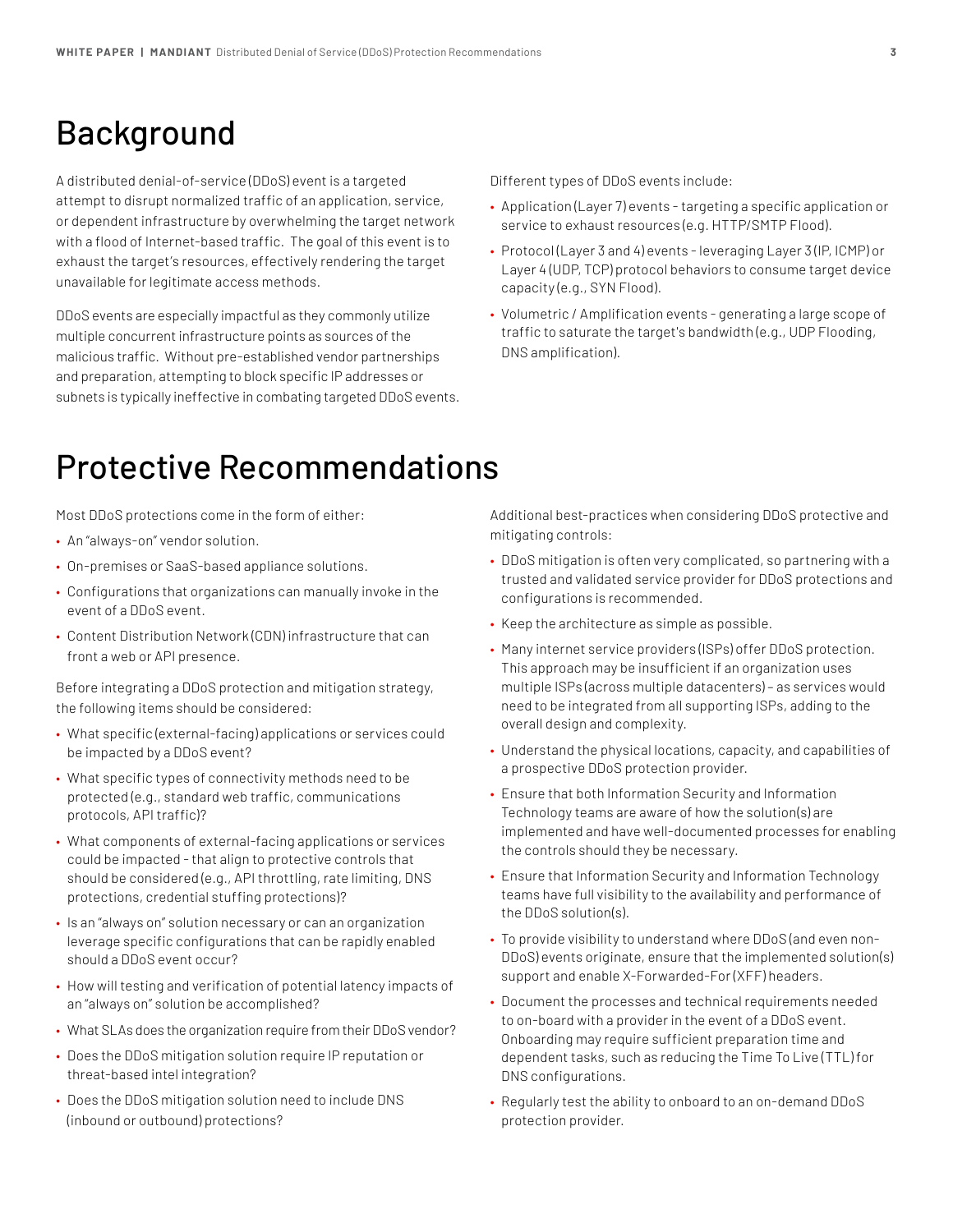#### **Vendor Partnerships for DDoS Protections**

Partnering with vendors that specialize in DDoS protections and configurations is ideal when aligning a protection strategy. The list below contains example vendors that may be able to provide effective protections and mitigations for DDoS events.

- Akamai
- Cisco
- Cloudflare
- DataDome
- F5
- Fastly
- Imperva
- Neustar
- NetScout
- Nexusguard
- Rackspace
- Radware

### **Cloud Service Provider DDoS and WAF Protections**

Cloud service providers can offer DDoS protections and web application firewall services (WAFs) for resources hosted within their infrastructure or platform as a service model. DDoS protections within a cloud tenant may require additional cost and/ or licensing and are generally not enabled by default. If a thirdparty vendor solution is not already utilized, organizations that leverage cloud-based infrastructure for hosting applications and services should review DDoS and WAF protection options that are available from their cloud service provider.

| <b>TABLE 1.</b> Cloud service provider DDoS and WAF example offerings. |                                                                                |  |  |
|------------------------------------------------------------------------|--------------------------------------------------------------------------------|--|--|
| <b>Cloud Service Provider</b>                                          | <b>Protection Offerings</b>                                                    |  |  |
| Microsoft Azure                                                        | <b>Azure DDoS Protection Standard</b><br><b>Azure Web Application Firewall</b> |  |  |
| Amazon Web Services (AWS)                                              | <b>AWS Shield</b><br><b>AWS WAF</b>                                            |  |  |
| Google Cloud Platform (GCP)                                            | <b>Google Cloud Armor</b>                                                      |  |  |
| Oracle Cloud Infrastructure (OCI)                                      | <b>Layer 7 DDoS Mitigation</b><br>Oracle Cloud WAF                             |  |  |
| Alibaba Cloud                                                          | Anti-DDoS<br><u>Web Application Firewall</u>                                   |  |  |

### **Additional Technical Controls and Protections**

If an impacted organization hasn't previously integrated either a third-party or cloud service provider's DDoS protections, depending on the type of DDoS event, specific configurationbased countermeasures may be viable short-term solutions. Decisions about whether to implement these controls should be evaluated carefully, with consideration to potential impacts.

#### **Blackhole Routing**

DDoS blackhole routing (filtering) can be used to route network traffic to a null-route location ("sinkhole") using an edge router or networking device. With this configuration, both legitimate and malicious network traffic can be prevented from reaching a target. Sophisticated DDoS events that use variable IP addresses can limit the effectiveness of this type of countermeasure – as an organization would essentially need to sinkhole ALL traffic destined for a target resource – thus impacting the availability of a target for legitimate access purposes.

Internet service providers (ISPs) can also perform this type of countermeasure for clients by simply injecting a null route to block all DDoS traffic relative to a specific target - with the hopes of reducing the impact for their customers who are experiencing collateral impact because of the event.

ISPs commonly leverage either a remotely triggered black hole (RTBH) or BGP Flowspec for DDoS mitigations. Using RTBH, the ISP routers are commonly pre-staged with a "special next hop" to null0 (blackhole) pre-defined. As soon as DDoS traffic is identified, the ISP injects a new route pointing to the blackhole, and ALL traffic will be dropped. This protects the destination network but removes the ability to reach the specific customer netblocks. In addition to the destination-based model, RTBH can also be configured in a source-based model when origination IPs or netblocks associated with DDoS events are identified.

BGP Flowspec can provide more granularity for mitigating DDoS events. As soon as DDoS traffic patterns are identified, a specific route advertisement will be sent that contains flow criteria (source, destination, L4 parameters and packet specifics). The ISP routers will implement this new policy dynamically, and the specific DDoS flow will be dropped, while legitimate traffic that doesn't match the malicious flow criteria is permitted to reach customer environments.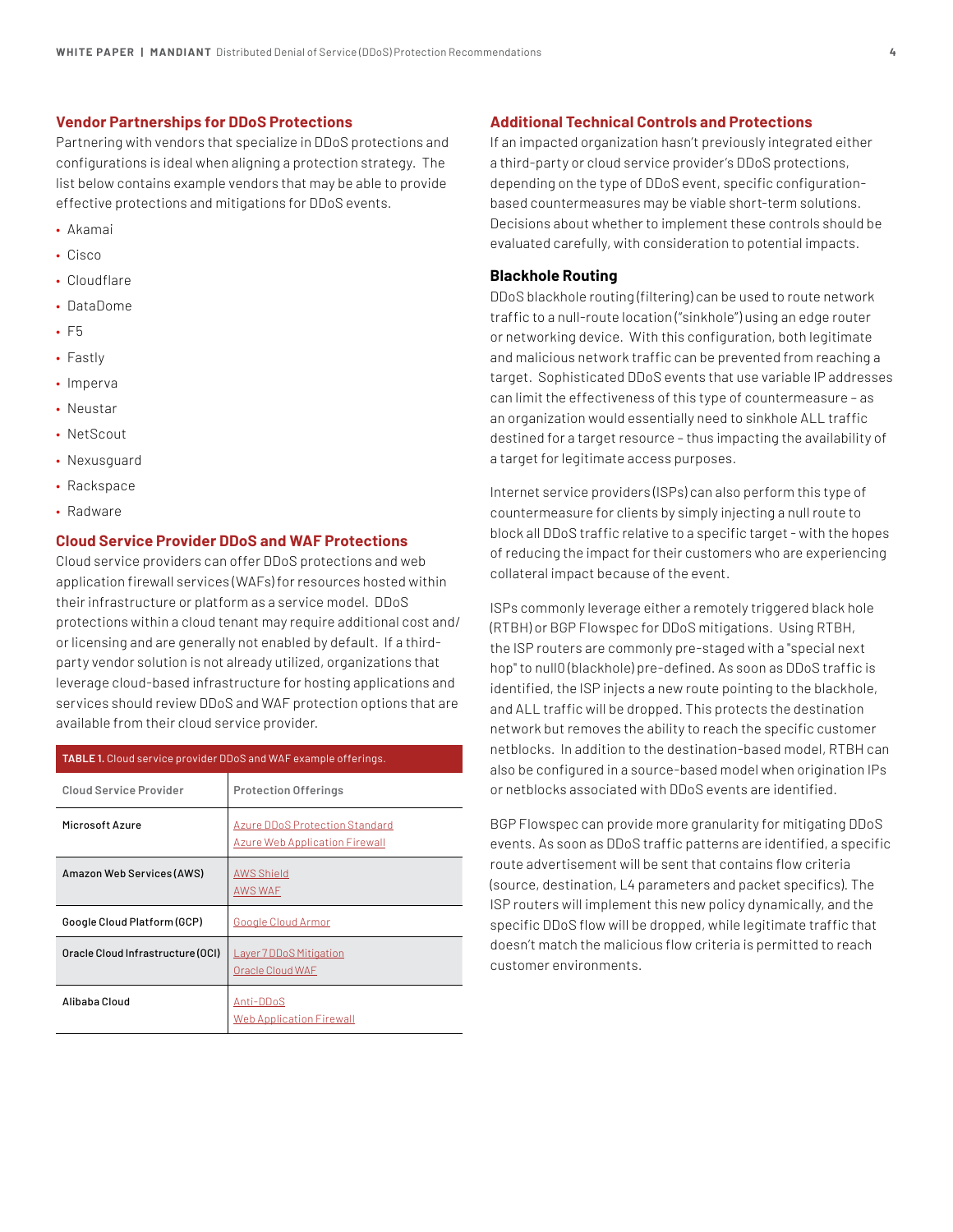#### **BGP Peering Modifications**

The border gateway protocol (BGP) is an internet routing protocol that advertises which autonomous systems (AS) (networks managed by a single enterprise or service provider) are authoritative and reachable from other networks. BGP is responsible for managing packet routing through the exchange of information amongst edge routers.

During a DDoS event, BGP routes can be configured to redirect and reroute traffic to a cloud-based DDoS mitigation vendor. To offload and handle the traffic, this method essentially requires manually changing the advertised network routes for the victim organization using BGP to that of the mitigation provider.

Unlike an "always on" configuration (where BGP routes are always advertised for routing traffic to the mitigation provider first), this method relies upon manual configuration changes during a suspected DDoS event. This method requires that organizations already have an agreement in place with a mitigation vendor – and that BGP modification changes are staged, exercised, and ready to implement when required.

In many situations, organizations purchase "blended internet" from data center providers. "Blended internet" uses a combination of multiple upstream internet service providers (ISPs) and local internet exchanges to provide internet services. Organizations that leverage this type of service should be prepared to work with their provider to potentially remove individual providers from the "pool" of blended internet services. Often this can alleviate a DDoS event where all the traffic is originating from a single ISP.

#### **Rate Limiting**

Many cloud service providers and DDoS protection vendors offer API Gateway services that allow for organizations to rate limit (throttle) API calls to services or applications. This is a potentially effective way to help ensure application availability during a DDoS event.

To capture and correlate throughput data and metrics from webhosted applications, logs provided by API gateways are also a very important collection point for Information Security teams. These metrics can potentially be leveraged to identify traffic patterns and trends which could be indicative of DDoS targeting.

#### **Web Application Firewalls (WAFs)**

While web application firewalls (WAFs) may not solely protect an organization from a DDoS event, they are often included as a mitigation component for filtering potentially malicious traffic at Layer 7 (application-layer). Common types of WAFs are noted below.

- A network-based WAF is generally hardware-based and are installed locally within on-premises data centers, which can minimize latency. On-premises WAF capabilities are also common in application delivery controllers (ADCs).
- A host-based WAF can be fully integrated within application's software – or running as a service on an endpoint.
- Cloud-based WAFs provide a scalable and flexible method to protect external-facing resources, requiring minimal overhead and resources. This service can be quickly integrated by configuring DNS for a target application to reference the cloud-based WAF. Cloud-based WAFs can also integrate timely updates and protections based upon the newest threats and attacker techniques.

WAFs can be operated in two distinct modes, enforcement mode or monitoring-only mode. In enforcement mode, WAFs can potentially stop common application-focused attacks such as SQL injection (SQLi) and cross site scripting (XSS).

In either configuration, it's critical that Information Security teams have access to the logs produced by WAF solutions - as these can provide high-fidelity detections of malicious activity.

#### **Anycast Network Diffusion**

Anycast network diffusion functions like a load balancer or application delivery controller. Instead of routing traffic to a single network location, with an anycast architecture, traffic is widely distributed across multiple destinations such as cloud regions, or data centers that share a common IP address. This distribution can help prevent a singular network location from being overwhelmed with requests during a DDoS event.

In most configurations, the applications or services hosted behind the anycast network will need to be stateless. Content delivery networks (CDNs) are often aligned with this configuration.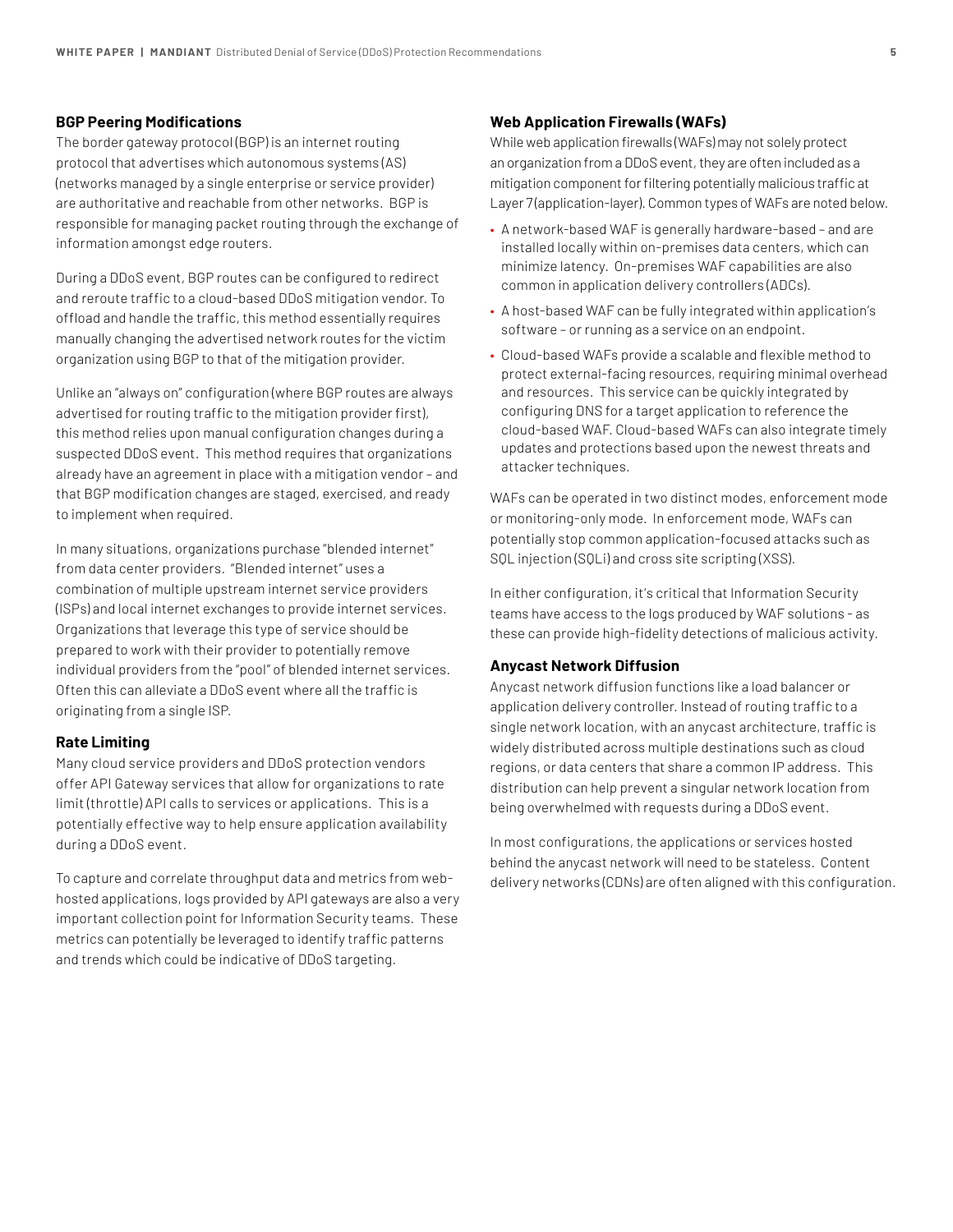### **DNS Protections**

Domain Naming Service (DNS) is one of the most important and fundamental services used by all organizations. In situations where organizations host their own DNS resolvers, attackers will often attempt to overwhelm those systems and prevent legitimate DNS requests from being successful. This attack is often referred to as a "DNS flood attack".

DNS amplification attacks are different from DNS flood attacks. DNS amplification is a form of DDoS attack which an attacker initiates a DNS look-up query with a spoofed target IP, making the spoofed target the recipient of amplified DNS responses. Using this method, the attacker's goal is to saturate the target network with DNS responses - exhausting bandwidth capacity.

Organizations that still leverage on-premises DNS resolvers for advertising their external services should consider hosting their DNS with third-party providers that have inherent protections available as part of the DNS hosting services. If a third-party DNS hosting provider is selected, organizations need to ensure that access controls are enforced so that any DNS record modifications require multi-factor authentication and access is only from pre-established IP subnets. Threat actors will often attempt to modify DNS records for organizations to further impact the availability and disruption of services.

#### **Credential Stuffing and Password Spraying Protections**

Credential stuffing and password spraying represent automated methods leveraged by attackers to effectively authenticate to an external-facing application or service using valid credentials. These attacks are commonly used to access SaaS based platforms, as well as external-facing on-premises applications that don't enforce lock-out protections. Vendors that provide DDoS mitigation services commonly also provide services that can help detect and stop these attacks.

Additional controls that can be leveraged to prevent against access using these methods include:

- Enforcing a strong password policy in addition to multi-factor authentication, security questions, or additional verification methods for authentication purposes.
- Enforcing account lock-out settings when subsequent authentication failures occur within a pre-defined timeframe.
- Implementing web controls such as CAPTCHA or RECAPTCHA to help protect against automated logon attempts.
- Implementing identity protection services that can identify potentially weak passwords or previously leaked credentials (e.g., Azure Identity Protection).
- Enforcing adaptive authentication which integrates additional telemetry (geolocation, source IP address blocks, risk-based conditions) as part of the authentication process.

#### **IP Reputation Services**

Most vendors in the DDoS mitigation space integrate threat intelligence related to suspicious IP addresses or network blocks. This integration can be leveraged to proactively protect organizations by blocking traffic from IPs or network blocks that are correlated to initiating DDoS or credential stuffing attacks, providing anonymous or proxy connections (e.g., TOR exit nodes) or providing anonymous VPN exit nodes.

Organizations that are partnering with DDoS mitigation providers should verify if the vendor includes automated integration of threat intelligence and indicators as part of the overall service offering.

### Learn more at **www.mandiant.com**

#### **Mandiant**

11951 Freedom Dr, 6th Fl, Reston, VA 20190 (703) 935-1700 833.3MANDIANT (362.6342) info@mandiant.com

#### **About Mandiant**

Since 2004, Mandiant® has been a trusted partner to security-conscious organizations. Today, industry-leading Mandiant threat intelligence and expertise drive dynamic solutions that help organizations develop more effective programs and instill confidence in their cyber readiness.

### MANDIANT

©2022 Mandiant, Inc. All rights reserved. Mandiant is a registered trademark of Mandiant, Inc. All other brands, products, or service names are or may be trademarks or service marks of their respective owners. M-EXT-WP-EN-US-000418-01